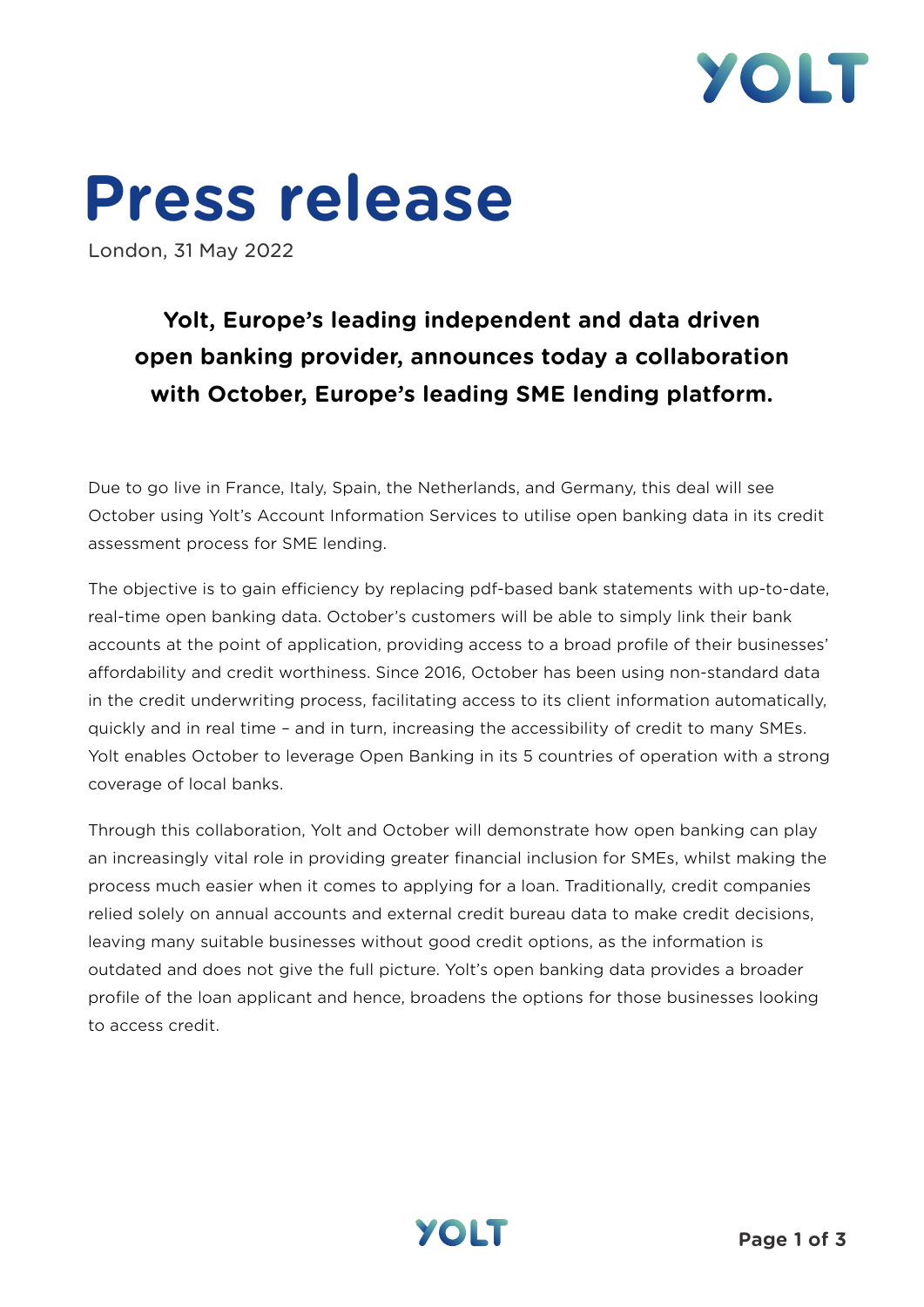**Nicolas Weng Kan, Chief Executive Officer at [Yolt,](https://www.yolt.com/) said**: "We are thrilled to be working with October who are as innovative and technology-obsessed as we are at Yolt. We're confident this collaboration will help to improve the lending experience for SMEs, providing broader credit options quickly and accurately. This does not only make the credit application process faster and more transparent, but also fairer.

"With open banking, businesses have control of their own financial data, and it provides an easier way to verify income and demonstrate creditworthiness. We're delighted to be in a position where we can use our experience, being one of the first to start brokering open banking and the only pan-European provider, to broaden the reach of businesses benefitting from credit scoring whilst making processes more efficient for platforms like October."

Commenting on the partnership, **Patrick de Nonneville, CEO of October stated:** "As the leading European platform in SME lending, we constantly invest in our own technology but also opt to buy when it's more efficient. For example, given the importance of bank transactions in our scoring and the current low level of Open Banking adoption by SMEs, we've built our in-house pdf extraction systems; but as this adoption improves, we aim to switch to direct connections as much as possible. Yolt's strong European coverage corresponds to October's European footprint and enables European SMEs to link their bank accounts, so that we can assess a broader profile of credit worthiness and speed up our decision process even more, supporting our mission to finance businesses better."

-- END--